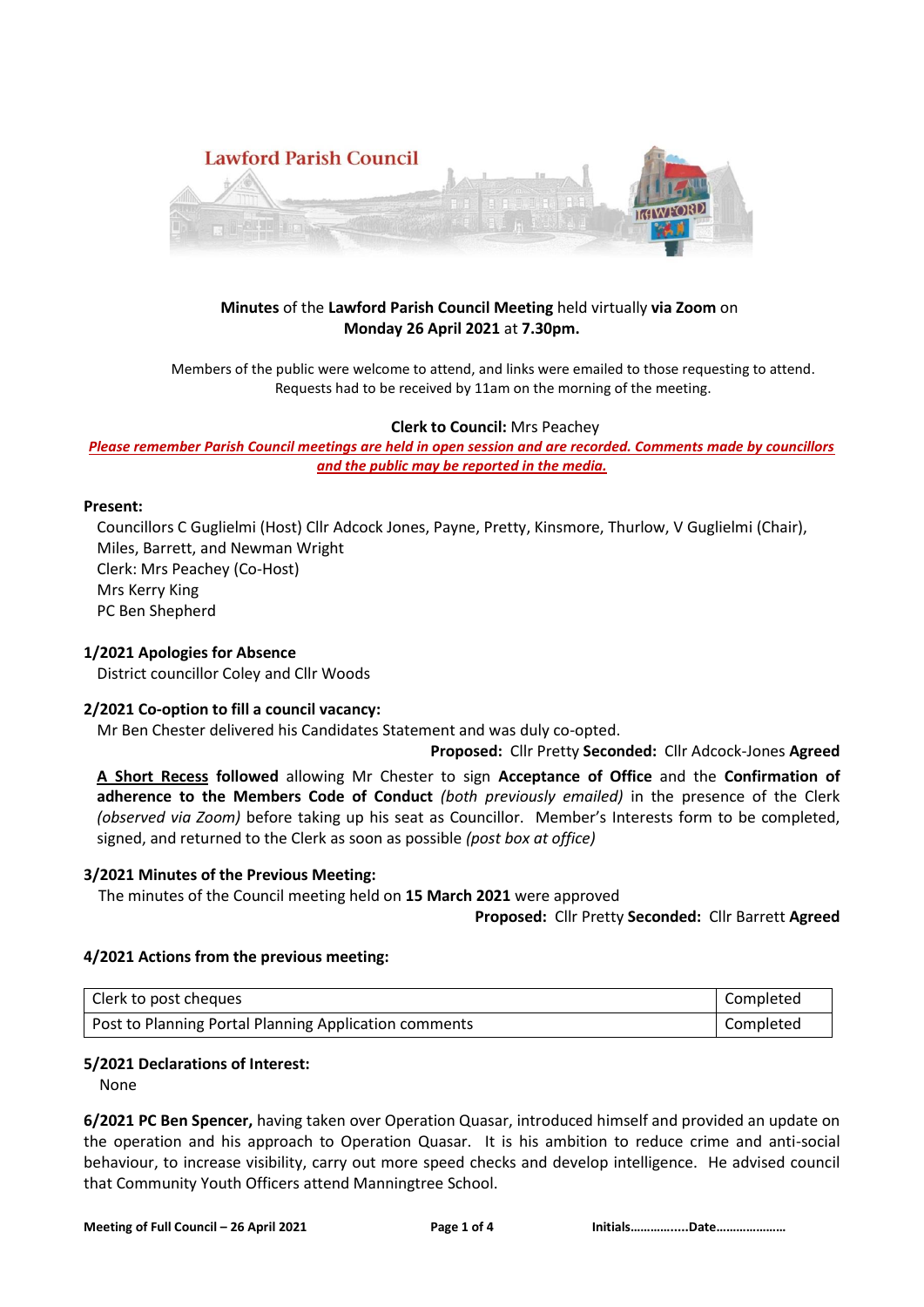### **7/2021 Public Voice:**

Kerry King updated council on a project to improve Manningtree Station, making it more inviting and attractive with flower baskets, tubs, and wildflower areas. Other initiatives are to have a mini art Gallery in the waiting rooms and to paint the tables/chairs in the coffee area. They would maintain the area and look forward to others volunteering to assist them. She has requested council contribute to the project. She also made mention the station was opened in 1846. *Following discussion council overwhelmingly approved of the project and offered to contribute/sponsor the hanging baskets, which would carry council's name. Purchase/cost of the baskets will be discussed at council's Administration Committee meeting.*

> **Proposed:** Cllr C Guglielmi **Seconded:** Cllr V Guglielmi **Agreed Action Clerk**

# **8/2021 The below reports were circulated as they became available and where possible published on Council's Website**

- a) The District Councillor
- b) The County Councillor
- c) Crime report

# **9/2021 Declaring a Climate Emergency:**

Manningtree Town Council is in the process of declaring a climate emergency and at their last meeting it was suggested putting together a joint working party with Lawford PC and Mistley PC to help tackle climate change at a local level. Cllrs Sharon Barker and Ben Brown are the representatives from Manningtree. *Cllr Newman Wright was volunteered to join the working Party.*

 **Proposed:** Cllr Pretty **Seconded:** Cllr Adcock-Jones **Agreed**

### **10/2021 PACE's Plastic free initiative:**

Request by Cllr Benjamin Newman Wright (PACE representative) to revisit LPC's statement, made at the meeting of 19/10/2020 item 148/2020 (f) *Council support the initiative in principle as far as the Council can. However, the Council will be guided by what it can practicably do with some realistic options to encourage this initiative.*

The suggested revision:

- 1) *The council will lead by example and remove (or phase out) single use plastics from its premises and operations*
- 2) *The council will encourage plastic-free initiatives in the area, promoting the campaign and supporting events*
- *3) The council names a representative to sit on the plastic free steering group*

**Cllr Adcock-Jones** highlighted this had been discussed last year and given Covid, did not believe it to be achievable. Following discussion, it was agreed *'once Covid had passed'* be added to the suggested statements 1 & 2 above. **Proposed**: Cllr Adcock-Jones **Seconded:** Cllr Newman Wright **Agreed PACE to be advised - Action Clerk**

Cllr Newman-Wright was named as council's representative on the steering group.

### **11/2021 Determine time of meeting Thursday 17 June 2021:**

Following the government decision not to extend the option of remote meetings, a face-to-face meeting has been arranged to approve councils Audit/AGAR and expenditure.

**For note:** following current social distancing guidelines, the Small Hall only supports 6 people. The only availability for a suitable venue is Thursday 17 June when both large halls at Ogilvie Hall have been reserved and will accommodate 26 people, giving some availability for the public, should any wish to attend. **It was agreed the meeting should start at 7pm.** Cllr Pretty gave apologies due to a previous commitment.

### **12/2021 Administration Committee:**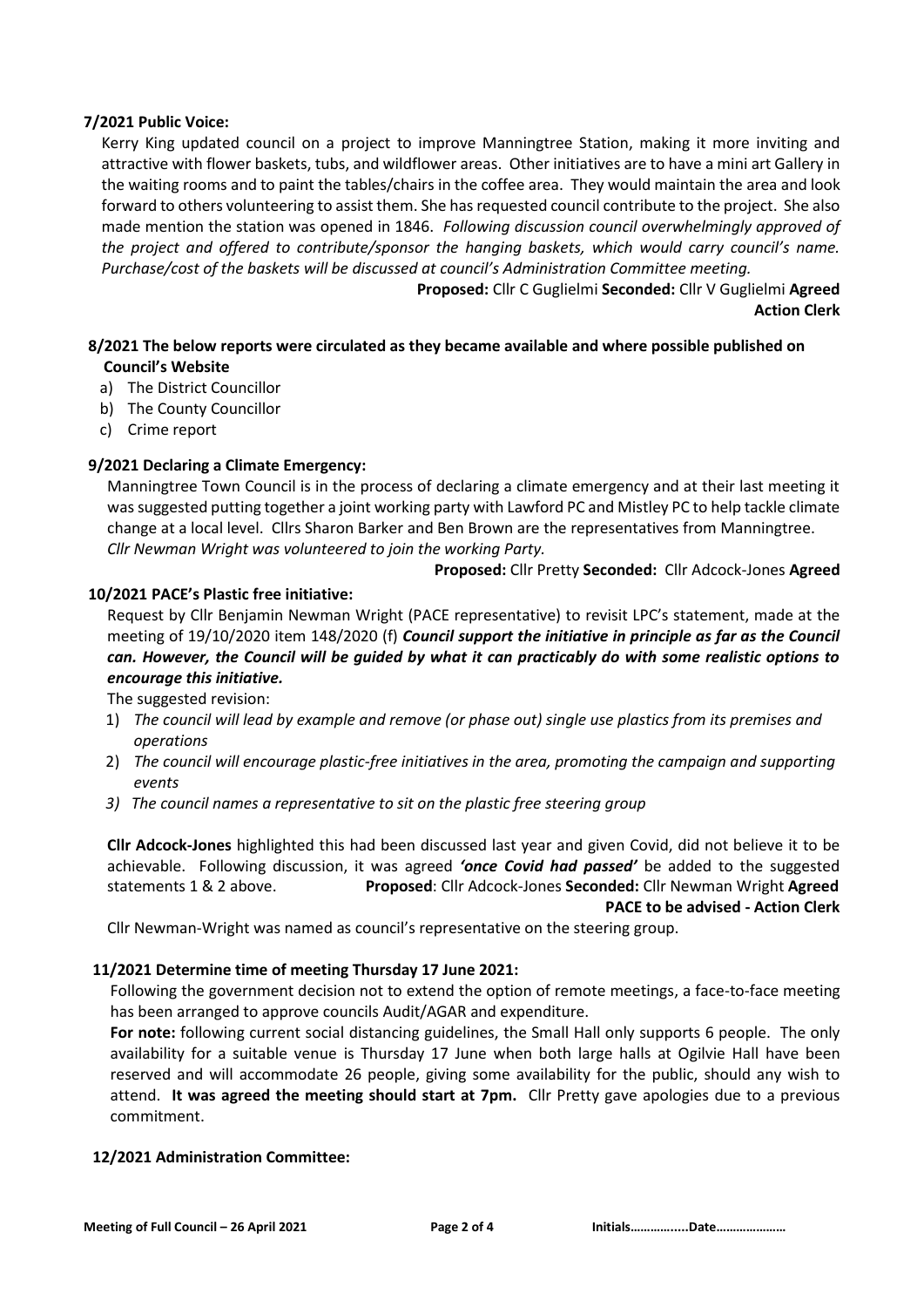a) **DM Payroll services** have advised holiday cannot be paid and directed council to ACAS. See extract below:

*[The government has introduced a new law](https://www.gov.uk/guidance/holiday-entitlement-and-pay-during-coronavirus-covid-19#carrying-annual-leave-into-future-leave-years) allowing employees and workers to carry over up to 4 weeks' paid holiday into their next 2 holiday leave years. This law applies for any holiday the employee or worker does not take because of coronavirus, for example if:*

- *they're self-isolating or too sick to take holiday before the end of their leave year*
- *they've had to continue working and could not take paid holiday*

*If an employee or worker leaves their job or is dismissed and has carried over paid holiday because of coronavirus, any untaken paid holiday must be added to their final pay ('paid in lieu').* The owed entitlement is 62.07 hours.

# **b) Councils' expenditure:**

Cheques were signed as in previous months *(checked and signed by three councillors in isolation)* 

- i. A list of expenditure was circulated.
- ii. In line with audit guidelines *(approved at Full council August 2018)* the first councillor invoices and cheques are delivered to will to verify invoices and the prepared cheques agree, confirmed by initialling Expenditure spreadsheet, cheques, and invoices with green ink. **Proposed:**Cllr C Guglielmi **Seconded:** Cllr Pretty **Agreed**

### **13/2021 Planning:**

# a) **Application received 6/4/2021**

 21/00456/FUL, Mr and Mrs Robert Lewis, Lawford House Farmhouse, Grange Road, Lawford *Garage with 1st floor residential accommodation ancillary to The Granary* **No Objection**

# **Proposed:**Cllr Miles **Seconded:** Cllr Adcock-Jones **Agreed**

# b) **Applications received 12/04/2021**

21/00477/FUL, Mr D Spurgin, 45 Harwich Road, Lawford, CO11 2LS *Proposed erection of two detached dwellings* **Object**

This is agricultural land and should not be built on **Proposed:**Cllr Miles **Seconded:** Cllr Payne **Agreed**

### c) **Application received 19/4/2021**

 21/00424/FUL, George, K and J Roadnight, Rose Farm, 75 Hungerdown Lane, Lawford *Erection of 1no. self-contained rural dwelling house* **Object**

This is agricultural land and should not be built on  **Proposed:**Cllr Miles **Seconded:** Cllr Payne **Agreed**

| d) Applications determined      |                    |                                                                                       |                             |
|---------------------------------|--------------------|---------------------------------------------------------------------------------------|-----------------------------|
| 20/00458/OUT                    | Mr Steven Rose -   | Variation of condition 9 of 15/00876/OUT                                              | Land East of                |
| Approval - Full                 | Rose Builders      | amending the delivery requirement of the                                              | <b>Bromley Road</b>         |
| 01.04.2021 Committee Decision   | (Properties) Ltd   | spine road before the 201st occupation.                                               | Lawford, CO11 2HS           |
|                                 |                    |                                                                                       |                             |
| 21/00301/FUL                    | <b>Mrs Spencer</b> | Erection of two storey side extension                                                 | 236 Colchester Road         |
| Approval - Full                 |                    |                                                                                       | Lawford                     |
| 09.04.2021 Delegated Decision   |                    |                                                                                       | CO11 2BT                    |
| 20/01820/FUL<br>Approval - Full | Mr Clive Ellis     | Demolition of existing conservatory and<br>construction of single storey lean to rear | 15 Lydgate Close<br>Lawford |
| 15.04.2021 Delegated Decision   |                    | extension.                                                                            | CO11 2SU                    |
|                                 |                    |                                                                                       |                             |

### **14/2021 Public Realm:**

a) It was agreed Tennis Courts should be returned to grass and quotes be obtained

|  |  | Proposed: Cllr Pretty Seconded: Cllr Adcock Jones Agreed Action |  |
|--|--|-----------------------------------------------------------------|--|
|--|--|-----------------------------------------------------------------|--|